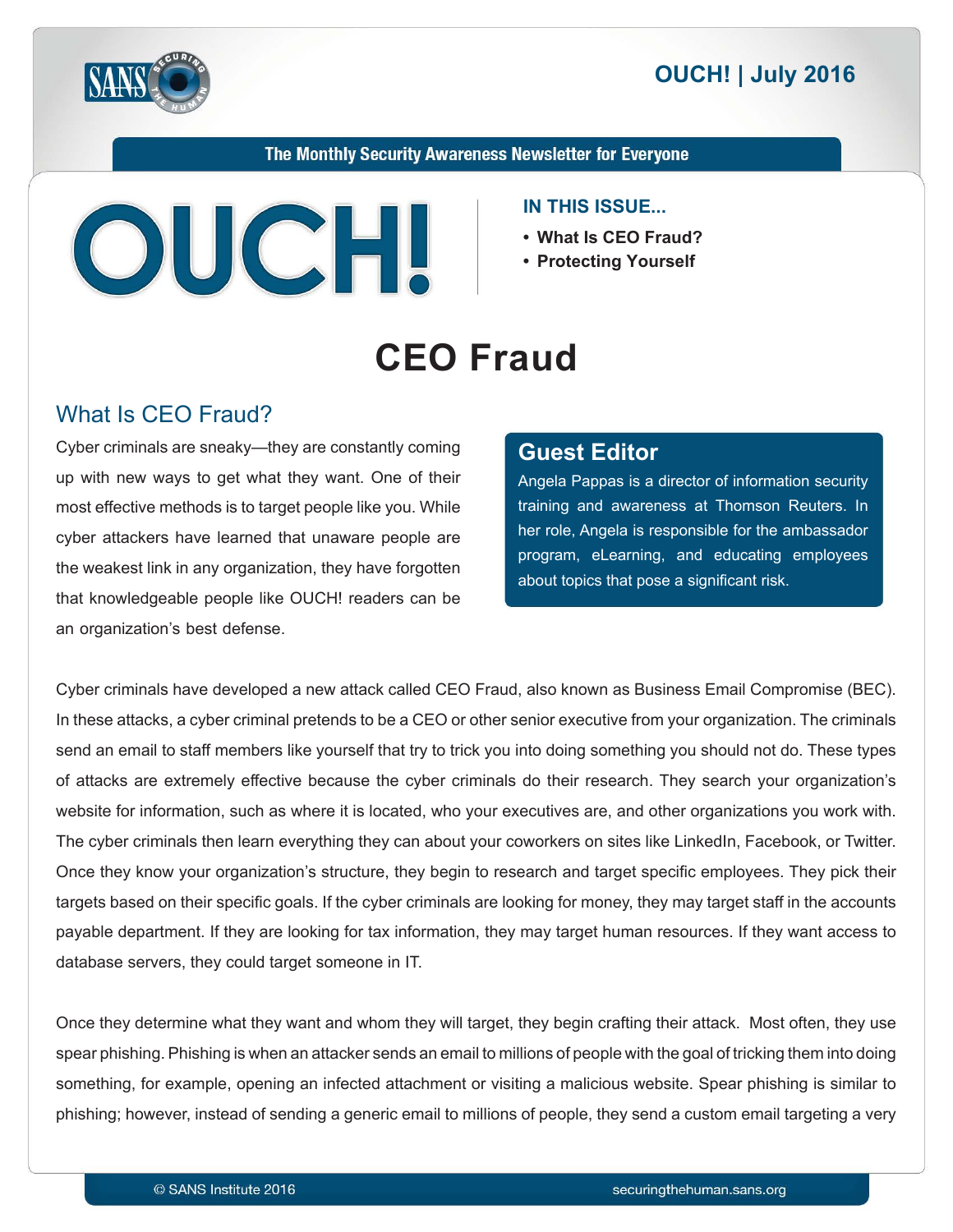## **2016 | OUCH! | July 2016**



#### **CEO** Fraud

small, select number of people. These spear phishing emails are extremely realistic looking and hard to detect. They often appear to come from someone you know or work with, such as a fellow employee or perhaps even your boss. The emails may use the same jargon your coworkers use; they may use your organization's logo or even the official signature of an executive. These emails often create a tremendous sense of urgency, demanding you take immediate action and not tell anyone. The cyber criminal's goal is to rush you into making a mistake. Here are three common scenarios:

Wire Transfer: A cyber criminal is after money. This means they research and learn who works in accounts payable or the team that handles your organization's finances. The criminals then



craft and send an email pretending to be the targets' boss; the email tells them there is an emergency and money has to be transferred right away to a certain account.

- Tax Fraud: Cyber criminals want to steal information about your coworkers so they can impersonate employees for tax fraud. They research your organization and determine who handles employee information, for example, someone in human resources. From there, the cyber criminals send fake emails pretending to be a senior executive or someone from legal, demanding certain documents be provided immediately.
- Attorney Impersonation: Not all CEO Fraud attacks involve just email; other methods like the telephone can be used. In this scenario, criminals start by emailing you pretending to be a senior leader, advising you that an attorney will call about an urgent matter. The criminal then calls you pretending to be the attorney. The criminal creates a tremendous sense of urgency as they talk about time-sensitive, confidential matters. This sense of urgency tricks you into acting right away.